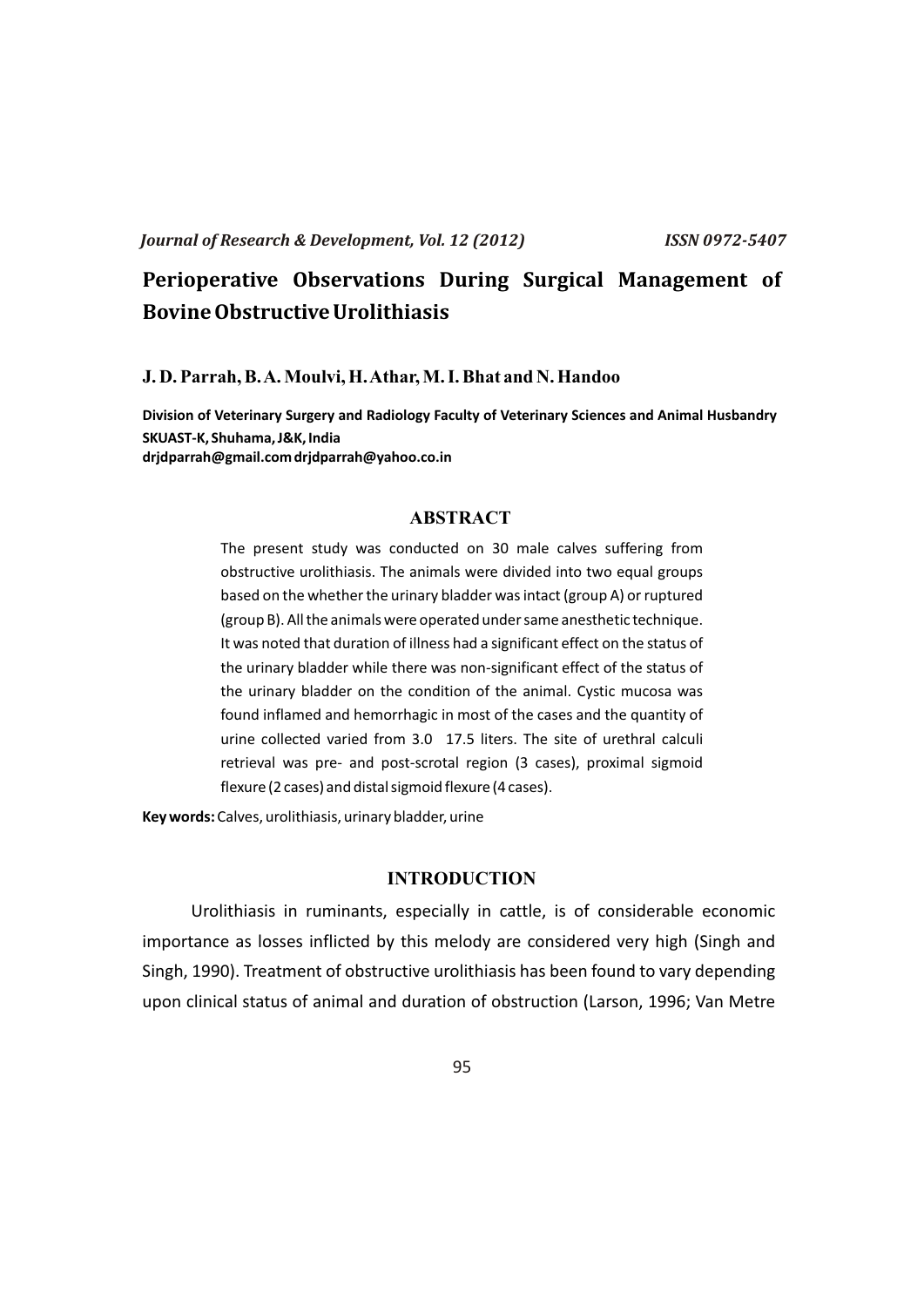*et al*., 1996). Medical treatment has been described with marginal success in relieving the obstruction during early stages of the disease (Crookshank, 1970). However, once urethral obstruction is complete, surgical intervention becomes warranted (Haven *et al.*, 1993, House *et al.*, 1996). The choice of procedure depends on the extent of tissue damage secondary to the obstruction, the value of the animal, and the owner's expectations for continued use of the animal (Wolfe, 1998). Recurrent urolithiasis, calculi at multiple sites, badly damaged urethra, atonic bladder or severe cystitis are the common complications that may result in failure of surgical management of obstructive urolithiasis. Periperative observations thus aid in correct prognosis and chalking out the proper mode of treatment. This paper puts on record the observations recoded during the surgical management of 30 clinical cases of obstructive urolithiasis.

#### **MATERIALAND METHODS**

Thirty male cattle calves, suffering from complete retention of urine, presented for treatment at Teaching Veterinary Clinical Services Complex, Faculty of Veterinary Sciences and Animal Husbandry (F. V. Sc & A. H.), Sher-e-Kashmir University of Agricultural Sciences and Technology of Kashmir (SKUAST-K), Srinagar formed the material of the study. At the time of admission, all the animals were subjected to complete pre-operative evaluation. A complete history regarding the age, breed and sex of the animal, castration and age at the time of castration, duration of illness, managemental practices, feeding habits of the animal, early signs of the disease, previous treatment, if any, were recorded. These animals were subjected to ultrasonographic and peritoneal fluid examinations for confirmation of the tentative diagnosis. The animals were divided into two equal groups based on the whether the urinary bladder was intact (group A) or ruptured (group B). Preoperatively, fluid and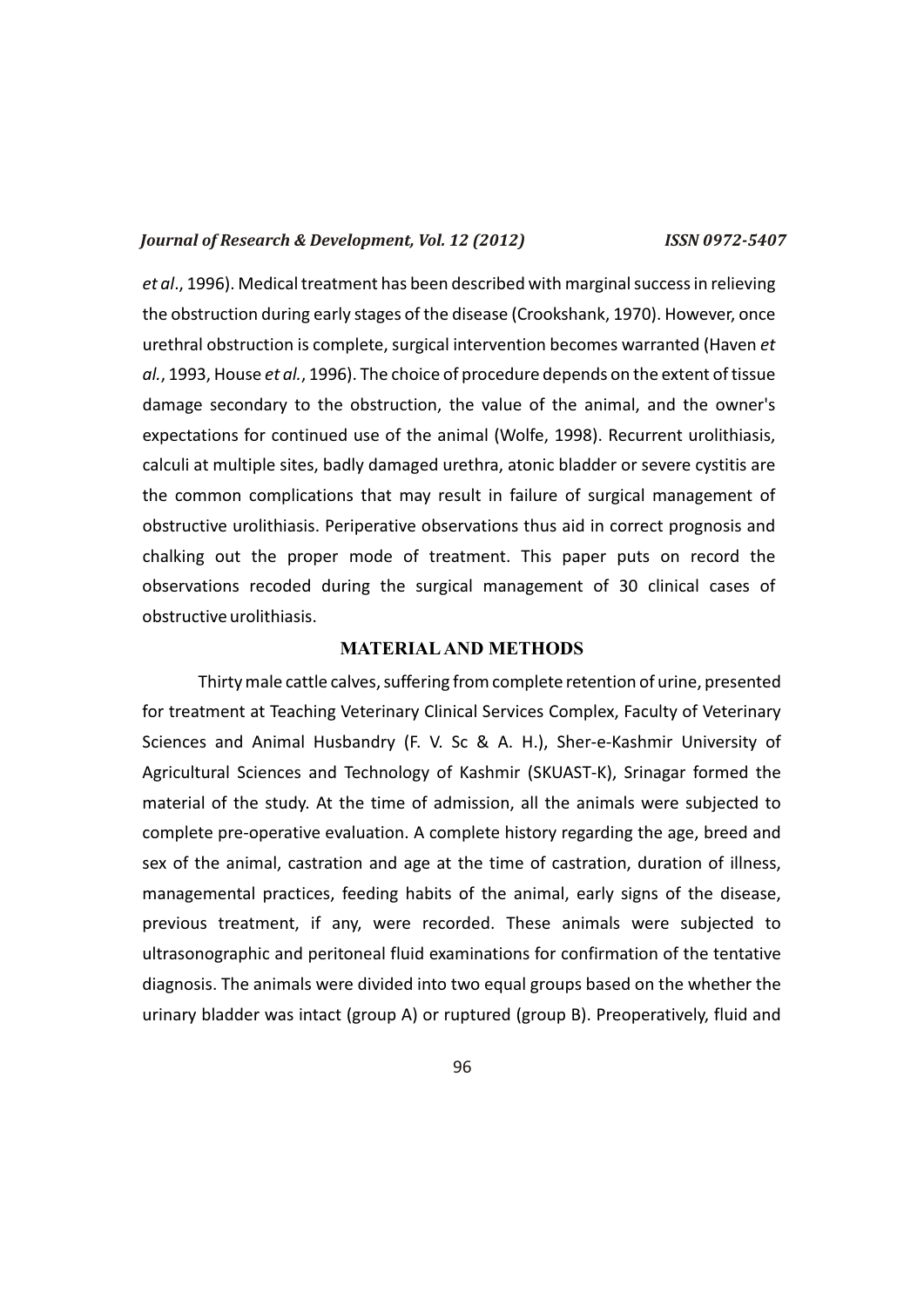supportive therapy was given to animals with severe dehydration and/or uremia as per the requirement of the case. All the animals were operated under same anesthetic technique i.e. local infiltration and the surgical site for laparocystotomy (paramedian area). All the problems encountered during the operations were recorded. The status of the bladder regarding its serosal condition and its adhesions, if any, were recorded. In cases of ruptured bladders, the location and size of rent(s) were recorded. The data thus obtained was classified and subjected to statistical analysis as per the standard procedures (Snedecor and Cochran, 1976) and inferences drawn**.**

#### **RESULTS**

Perioperative observations are critical for chalking out the postoperative management course. These are recorded and depicted in Table 1. The Mean ± SE age for the calves of the group A and B was 5.83± and 6.93± months respectively. Eleven animals (73.33%) of the animals of group A had fair body condition in comparison to eight (53.33%) animals of group B. Four (26.66%) animals of group A and five (33.33%) animals of group B were found to be dull and depressed while as two (13.33%) animals of group B were recumbent. The animals of group A had a mean duration of illness of 45.60±6.75 hours which was significantly lower from that of group B (78.00±7.50) hours. Duration of illness had a significant effect on the status of the urinary bladder. However, there was non-significant effect of the status of the urinary bladder on the condition of the animal. There was a significant effect of the duration of illness on the body condition of the animal (Table 2).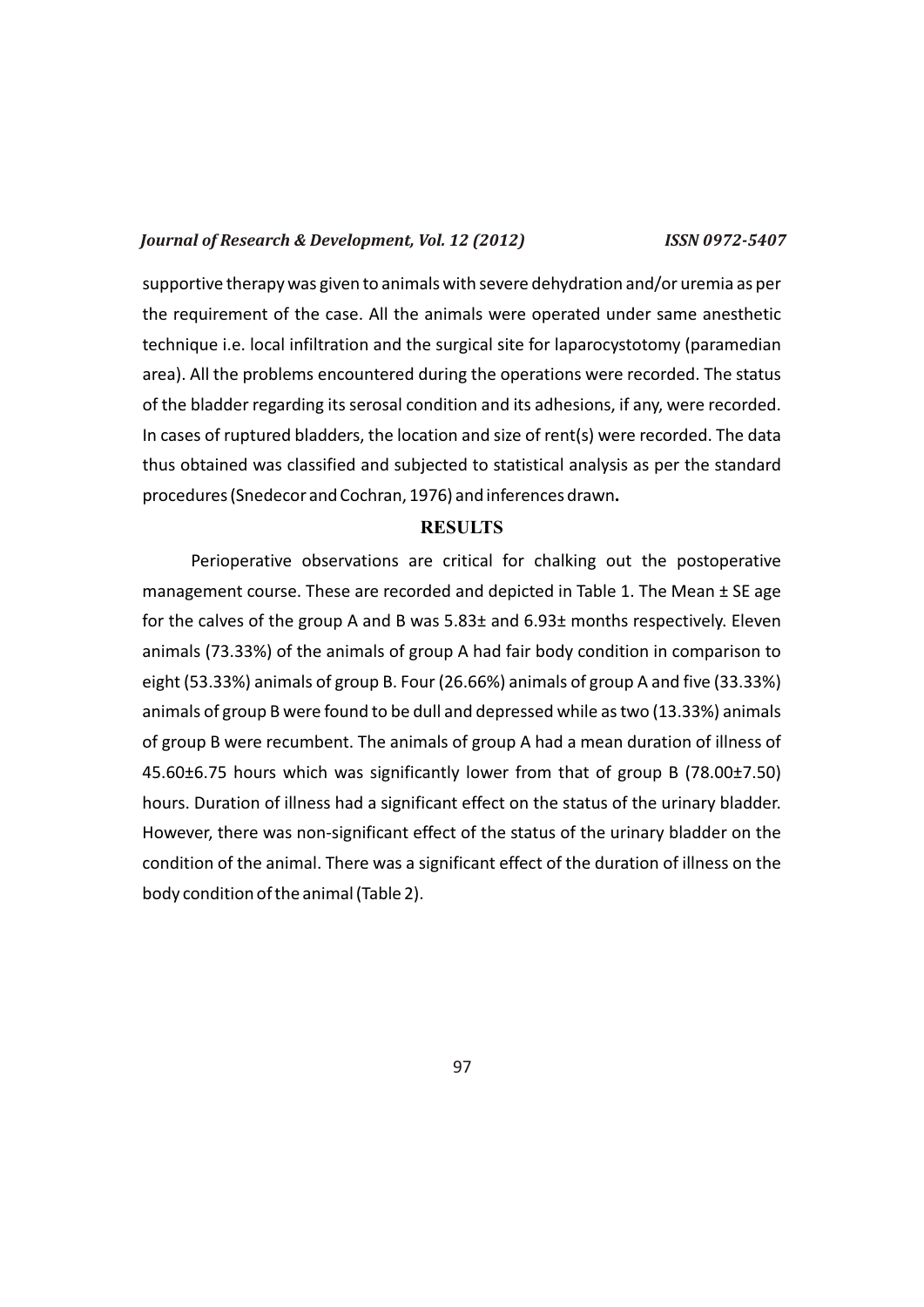# **Table 1: Comparison of various parameters between the animal with intact bladder versus ruptured bladder**

| Parameter                                                                          | Group A (intact bladder)   | Group B (ruptured bladder) |  |
|------------------------------------------------------------------------------------|----------------------------|----------------------------|--|
| Body condition                                                                     | Dull and Depressed: 4      | Dull and Depressed: 5      |  |
|                                                                                    | Fair: 11                   | Fair: 8                    |  |
|                                                                                    |                            | Recumbent: 2               |  |
| <b>Breed</b>                                                                       | Cross bred Jersey: 9       | Cross bred Jersey: 12      |  |
|                                                                                    | Cross Bred Holstein: 6     | Cross Bred Holstein:2      |  |
|                                                                                    |                            | Local: 01                  |  |
| Duration of Illness                                                                | $45.60^a \pm 6.75$         | $78.00^{b} \pm 7.50$       |  |
| Body condition                                                                     | $1.27^{\circ}$ ±0.12       | $1.60^{\text{ a}}\pm0.19$  |  |
| Diuretics                                                                          | 5                          | 6                          |  |
| Site of rupture                                                                    | Nil.                       | Dorasal: 7                 |  |
|                                                                                    |                            | Ventral: 8                 |  |
|                                                                                    |                            |                            |  |
| Shape of rupture                                                                   | Nil                        | Linear 11                  |  |
|                                                                                    |                            | Circular 4                 |  |
| Age of the animals                                                                 | $6.93^{\mathrm{a}}\pm0.75$ | $5.83^a \pm 0.52$          |  |
| Mean $\pm$ SE with different superscript in a row differ significantly at P < 0.05 |                            |                            |  |
|                                                                                    |                            |                            |  |

# **Table 2: Effect of duration of illness on the condition of the animal**

| Condition          | Duration                    |
|--------------------|-----------------------------|
| Fair               | $50.00 \pm 6.39^{\text{a}}$ |
| Dull and Depressed | $79.33 \pm 8.82^b$          |
| Recumbent          | $90.00 \pm 39.00^{\circ}$   |

Mean±SE with different superscript in a column differ significantly at P<0.05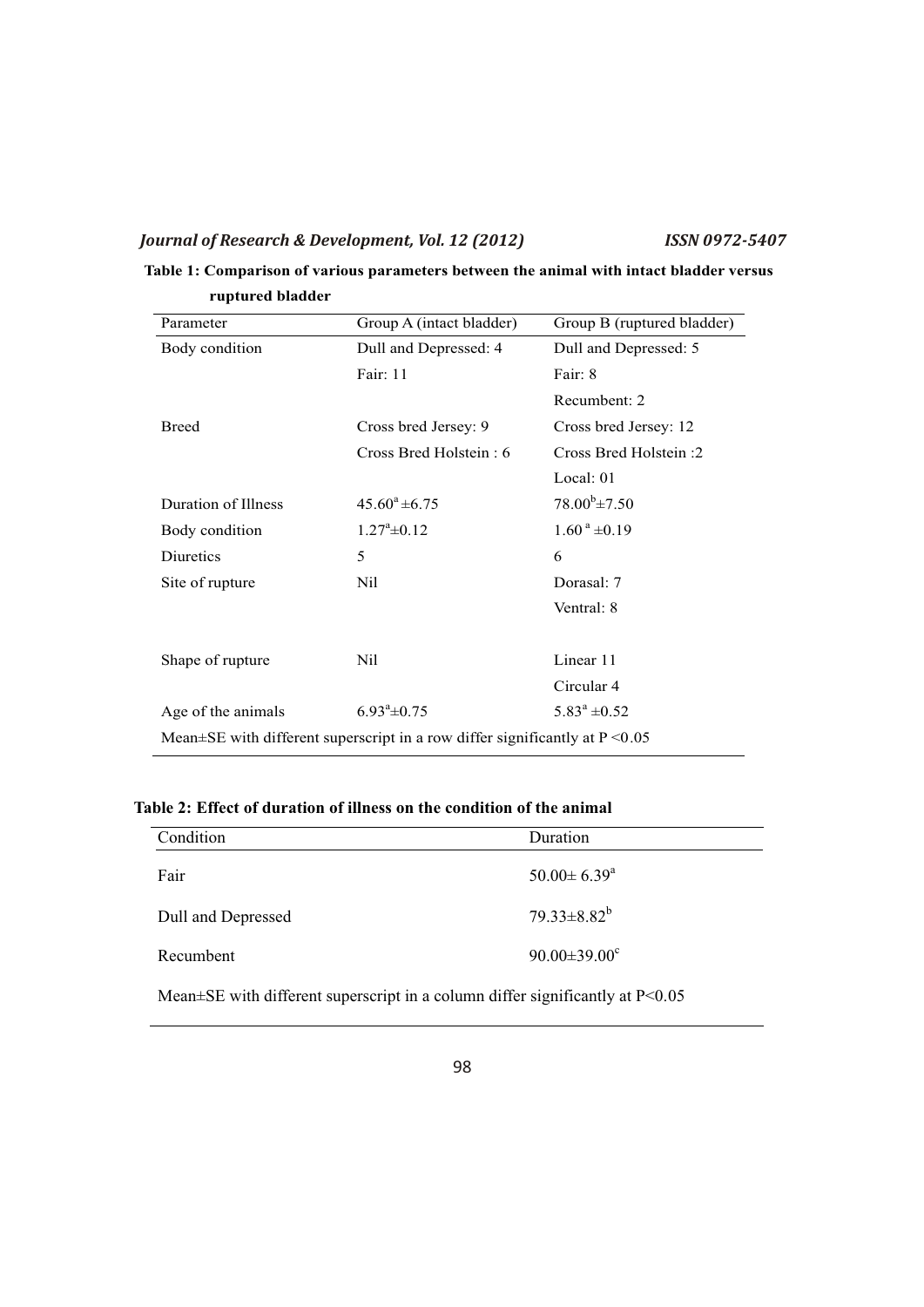Diuretics had been administered to five and six animals of group A and B respectively. Among all animals cystocentesis was performed in seven animals. The site of rupture in the urinary bladder was dorsal in seven animals while in eight animals it was ventral. The shape of the rupture in the urinary bladder was linear in 11 cases while in 4 cases it was circular (Fig.1).

Urinary bladder in group A was smooth and had bluish tinge (Fig. 2) in majority of the cases however in three cases it was haemorrhagic while in one case the serosa was rough, inflamed and chocolaty (Fig. 3, 4, 5). In group B cases, majority of the bladder had leathery appearance, and however in one case the rent had healed spontaneously (Fig. 6) and in one case, there was erosion of cystic serosal layer. Adhesion of the urinary bladder was found in five cases, mild adhesions with omentum only in 3 case and severe adhesions with peritoneum and omentum in another case (Fig. 7). In one case, massive adhesions of urinary bladder with peritoneum and omentum were observed only in one case with ruptured urinary bladder.

Cystic mucosa was inflamed and haemorrhagic in most of the cases (Fig.8) and the quantity of urine collected varied from 3.0 17.5 liters. Difficulty encountered was only with the suturing of the bladder at the neck and prolapse of intestines through abdominal wound during bladder handling. In Some animals, in which normograde cysto-urethral catheterization was performed, the catheter was obstructed by the calculi, necessitating one (6 cases) to two (3 cases) urethral incision for their removal in all but one case in which 2 loop shaped calculi were expelled out of external urethral orifice. The site of urethral calculus retrieval was pre- and post-scrotal region (3 cases), proximal sigmoid flexure (2 cases) and distal sigmoid flexure (4 cases) (Fig. 9).

99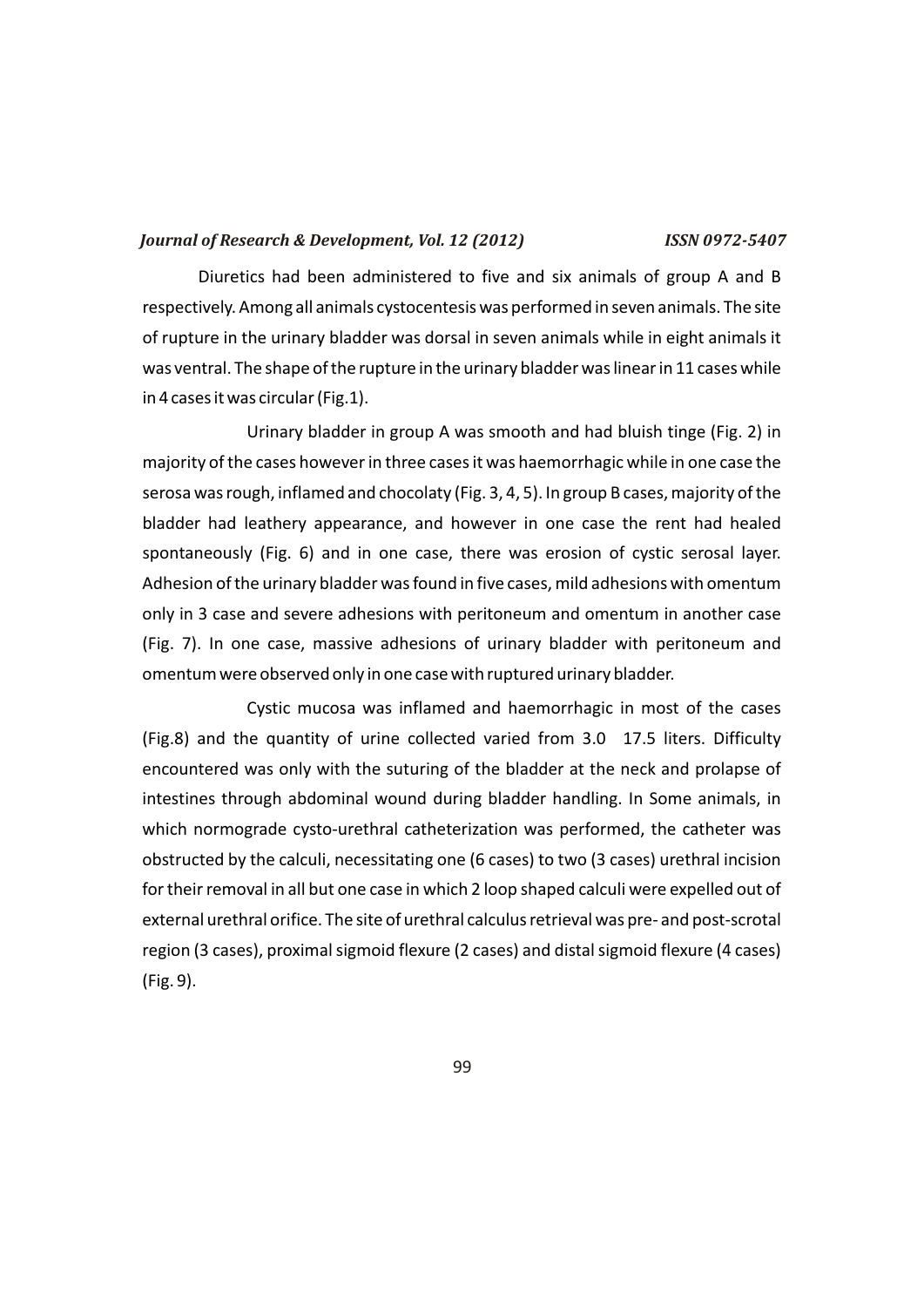

Fig. 1: Circular rupture and necrotic serosa of urinary bladder



Fig. 3: Intact urinary bladder having smooth serosa with haemorrhagic lines.



Fig. 5: Intact urinary bladder with rough, inflamed and chocolaty serosal surface.



Fig. 2: Intact urinary bladder with smooth serosal surface



Fig. 4: Intact urinary bladder with rough and haemorrhagic serosa



Fig. 6: Partially healed rent in the urinary bladder wall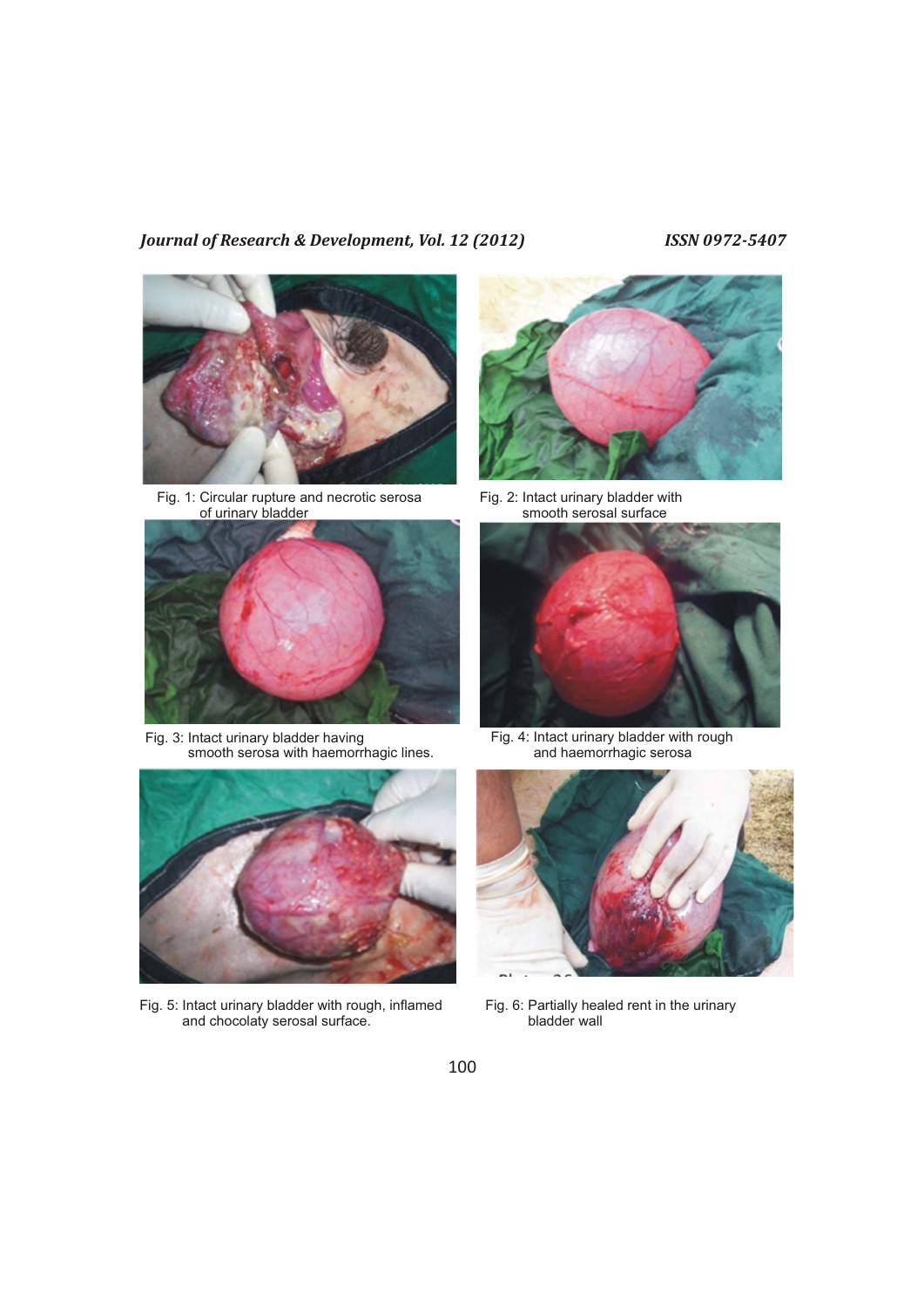

Fig. 7: Massive adhesions of urinary bladder. Fig. 8: Haemorrhagic mucous membrane



of urinary bladder



Fig. 9: Impacted calculus mass in the urethra.

### **DISCUSSION**

Duration of illness had a significant effect on the physical status of the animal and the status of the urinary bladder. Cases that were presented at the earlier stage had intact urinary bladder while as the cases that had late presentation had ruptured urinary bladder In group A animals, smoothness and dark brownish coloration of intact bladder surfaces could be attributed to overstretching of the bladder wall and rupture of capillaries.

Rupture of urinary bladder in group B cases could be attributed to the prolonged duration of illness, as the history of administration of diuretics was available only in 6 out of 15 cases. Adam (1995) opined that the administration of frusemide might be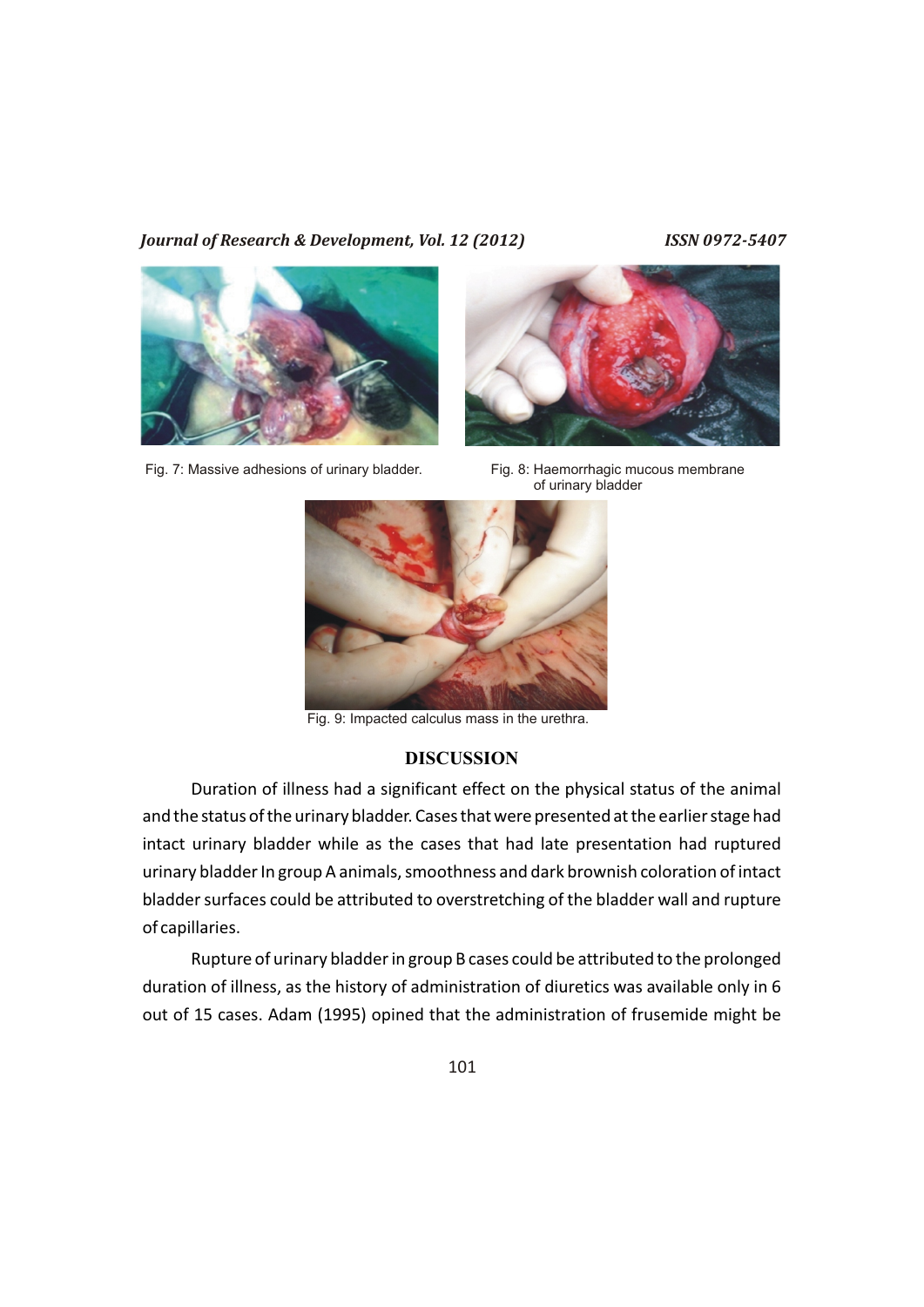responsible for the early rupture of urinary bladder. Rupture of the urinary bladder can take place at any site where weakness might have been caused by the intraluminal urine pressure or weakness existed due to other causes. More ruptures on ventral side (n=8) than on the dorsal side (n=7) of the urinary bladder contradict the observations of Monoghan and Boy (1990), and Sockett *et al.* (1986). Ruptures were distributed throughout the bladder wall i.e., apex, body and neck, thereby suggesting that weak points anywhere in the bladder wall could result in rupture by the intraluminal urine pressure. Variable degree of roughness, haemorrhagic necrosis and leathery appearance of bladder surface in ruptured urinary bladder cases could be due to rupture of vessels and capillaries at the time of bladder rupturing. Bladder rupture seemed to have no effect on the urolith retrieval sites within the bladder, as uroliths could be retrieved equally from cases with intact and ruptured urinary bladders.

Serosal surface of the bladder wall was inflammed and rough in all the ruptured urinary bladder cases which could be due to poor circulation, inflammation and necrosis of the bladder wall. Haemorrhagic serosal surface could be due to the rupture of vessels and capillaries at the time of bladder rupture, while chocolaty colour of bladder surface observed could be because of decreased perfusion due to overstretching of the bladder before rupture. Adhesions of urinary bladder with omentum and peritoneum could be due to the fact that upon rupture, eroded serosal surface could come into contact with adjacent omentum and peritoneum. Secondly in both such cases there was history of field diagnostic abdominocentesis/cystocentesis, which might have damaged both the serosal surface of the bladder and peritoneum/omentum and brought them together for healing. Bovine peritoneum lacks the plasminogen activators, which convert plasminogen to plasmin, a specific fibrinolytic inhibitor, which blocks the lysis of fibrin (Trent and Bailey, 1986). A favourable environment for adhesion formation is thus provided after initial trauma of the peritoneum in cattle. Quantity of urine obtained from complete obstructive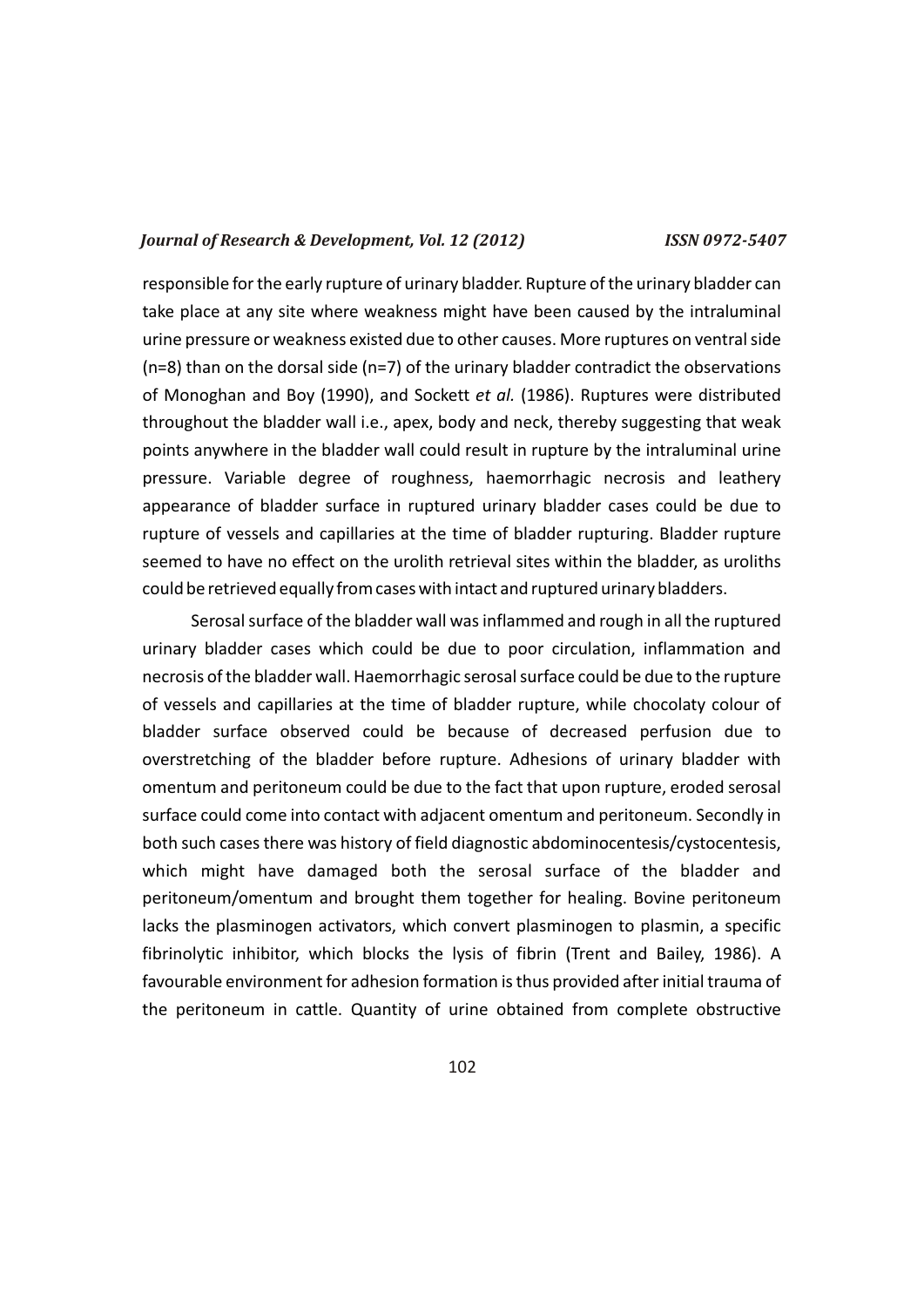urolithiasis cases varied according to the duration of illness as more quantity of urine was obtained from the cases with the prolonged duration of illness. Suturing of bladder at neck was difficult because of the inaccessibility of this portion of the bladder. Adhesion formation was again found predisposed by cystocentesis in addition to other likely factors. Multiple calculi/concretions were retrieved in majority of the cases, while single or 2 calculi could be retrieved in one case each. In majority of the bladder rupture cases, calculi could be retrieved only from cystic lumen. Sigmoid flexure was the most common site of calculus lodgment, thus confirming the observations of Gera and Nigam (1979) and Sharma and Singh (1993). Calculi were found at different places in urethra i.e., in pre-scrotal region, distal sigmoid flexure, proximal sigmoid flexure, and pre- and post- scrotal region. Sharma and Singh (1993) also opined that in bovine, calculi can lodge anywhere in the urinary tract but mostly in the region of sigmoid flexure or in pre-scrotal region near the glans penis.

# **CONCLUSION**

The present report emphasizes the need to treat the cases of the urolithiasis at the earliest as the duration of illness has a significant effect on the body condition of the animal.

### **REFERENCES**

- Adam, S. 1995. *Veterinary Pharmacology and Therapeutics*. J.B. Lippincott and Co., pp. 529-530.
- Crookshank, H.R. 1970. Effect of ammonium salts on the production of ovine urinary calculi. *Journal of Animal Sciences,* **30**:1002-1004.
- Gera, K.L. and Nigam, J.M. 1979. Urolithiasis in bovines (a report of 193 clinical cases). *Indian Veterinary Journal,* **56** (5): 417-423.
- Haven, M.L., Browman, K.F. and Engle, T.A. 1993. Surgical management of urolithiasis in small ruminants. *Cornell Veterinarian,* **83**: 47-55.